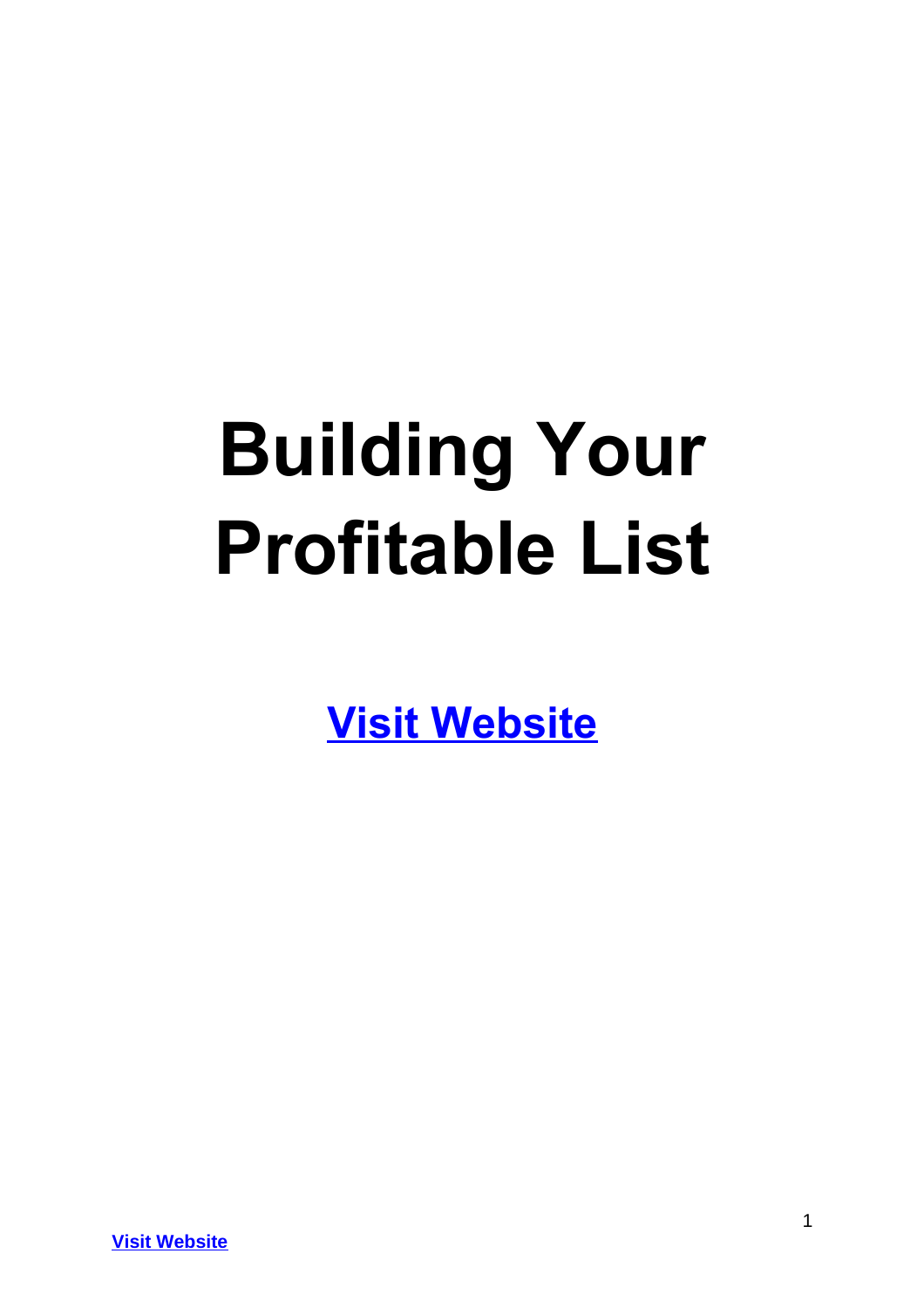## **Introduction**

You finally realize that you need a good opt-in list. After reading countless articles and sought expert advices and have read many success stories of people creating a small fortune with opt-in lists you finally decide to have one of your own. Then it happens, you think you have known everything there is to know about opt-in lists and have followed their advices to the T and you still weren't able to make a profit.

In fact, you may be losing money. You may be hiring writers to help you out, or there are some expenses incurred. Even if you have a big list, but only a very small percentage actually buys from you, you're still losing profit. You'll realize that after a few months when you see your statistics and sales figures.

So what could have gone wrong? Why have others succeeded where you have failed? The most common mistake is that you dived straight right in. You chose a topic where you think could be quite popular and would earn you money. This just not the case -- **just because you wrote people from the list doesn't mean they are going to buy instantly.**

Here I will offer more advice, for those who have started an opt-in list and have failed, you can rejuvenate your failed venture. For those who are starting, here are three quick and easy ways to build a profitable opt-in list.

1) **Get your customers to trust you and your products first.** Just launching your opt-in list would not make you an expert and a believable seller. Put many articles first before you start an opt-in list. Write about the topic you know and have started and used for your site. Try to put forums first to gain knowledge about your customers about their wants and needs and target those wants and needs.

Join forums from other sites as well. Provide expert advice and recommendations. When you feel that people trust you already, you will be able to start your own opt-in list. You can build a base as well with other forum users. You can ask them to join your list. Friends are always good customers. Put up a link to your site so that they may be able to see what your business is all about.

The certain truth is, the money will only come in when the consumers and subscribers believe and trust in you. They want a product or service that could be a good exchange for their money. People are not going to buy something out of your recommendation if they don't know you.

2) **Find a product or service that people want and need.** Although it may not be your forte, if you provide a service and product that you have researched and learned about well, you can carry it on forward. Invest your time, effort and money that you could sell as well as the buyers or subscribers of your opt-in list can use.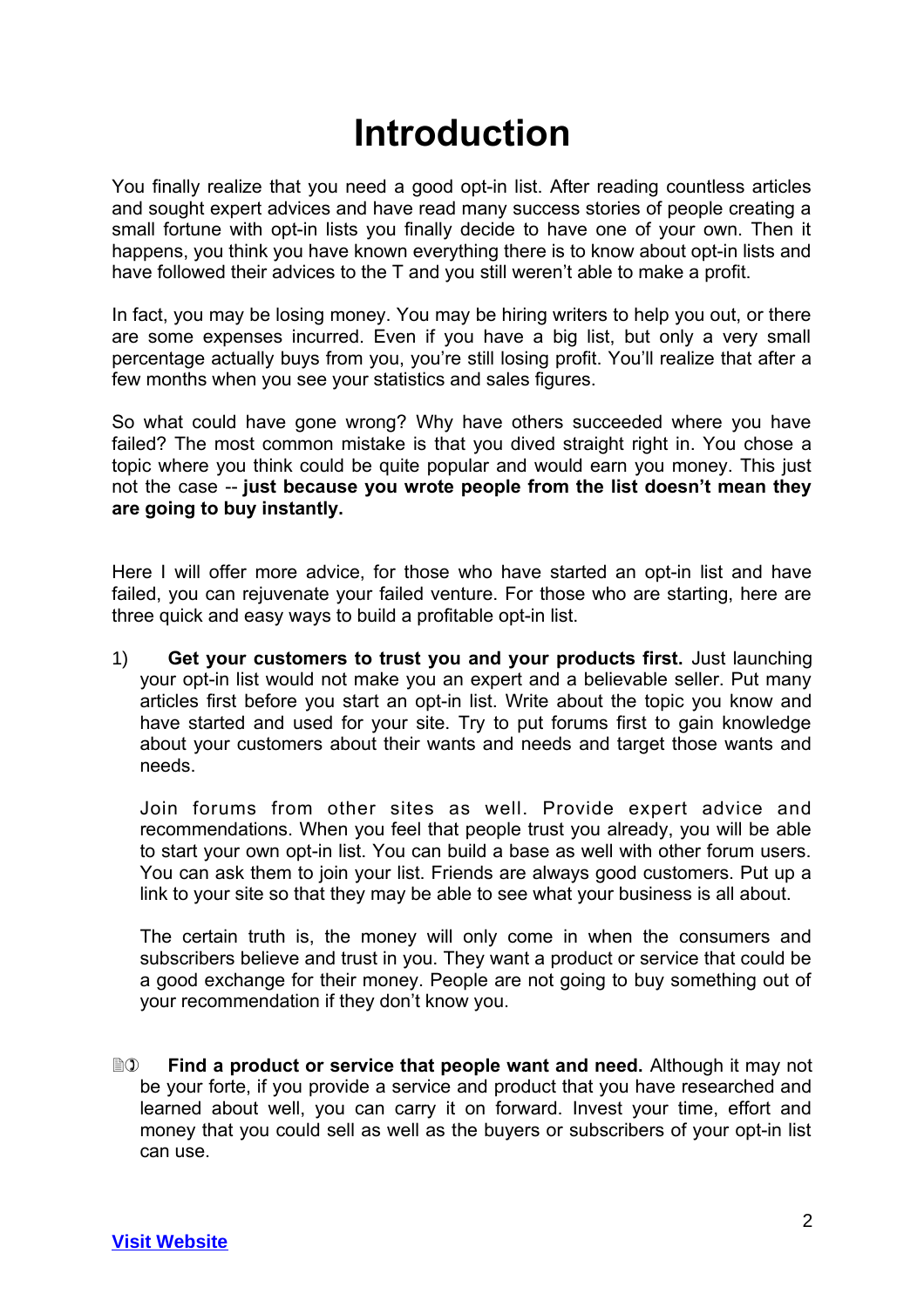While it is true that it is best to sell something that you have interest in, there are not many people who have the same interest as you if you decide to sell something that is not entirely popular or profitable. Do your research well and you would see the profits come in. Also provide your subscribers with promotional material that they could actually use and spread around.

3) **Make friends with other opt-in list users**. This is basically beneficial especially if it is someone who has already launched a successful opt-in list. These are people that have the experience in this venture and experience is still the best teacher. While there are many articles available for you in the internet to use, there is nothing like getting a first hand account from someone you trust.

Experienced opt-in list users will be able to tell you what to do and what not to do because they have gone through it. While different situations occur for different people, the general concept can still be very helpful. There are many things to avoid and these people will be able to tell you which ones.

Building a profitable opt-in list don't just happen overnight. There are many preparations and effort to do. Opt-in lists are built from scratch, as your list grows, you should also maintain the quality of your list. Keep it organized and manageable. Get or hire help if need be, just make sure that your subscribers are happy and satisfied and they will be willing to buy from you.

#### **Four Crucial Things You Need To Do To Build Your List**

Online marketing may have developed a sudden surge these past few years, but many in the know how have felt its rise even from way then. As more internet based businesses are put up, the need to develop new marketing skills and knowledge based on this new medium have arisen. More and more marketing strategies are being discovered and developed to cope with the changing face of business in the business world.

The demand for online marketing tips and strategies have drastically grown and a new form of business has been born, internet marketing strategies. While there are companies that are all too eager to help your site and business build a clientele for a fee, there also many ways that can spread the word about your sites subsistence in a more cost free way.

One of this is Opt-in email marketing, also known as permission marketing.

Opt-in marketing requires the permission of a willing customer to subscribe to your marketing materials, materials that take form in newsletters, catalogs and promotional mailings via e-mail. The more opt-in marketing mail is sent, the more chances there is to bag sales and more sales. To do this, you must build a list of all those who wants to subscribe to your opt-in marketing list.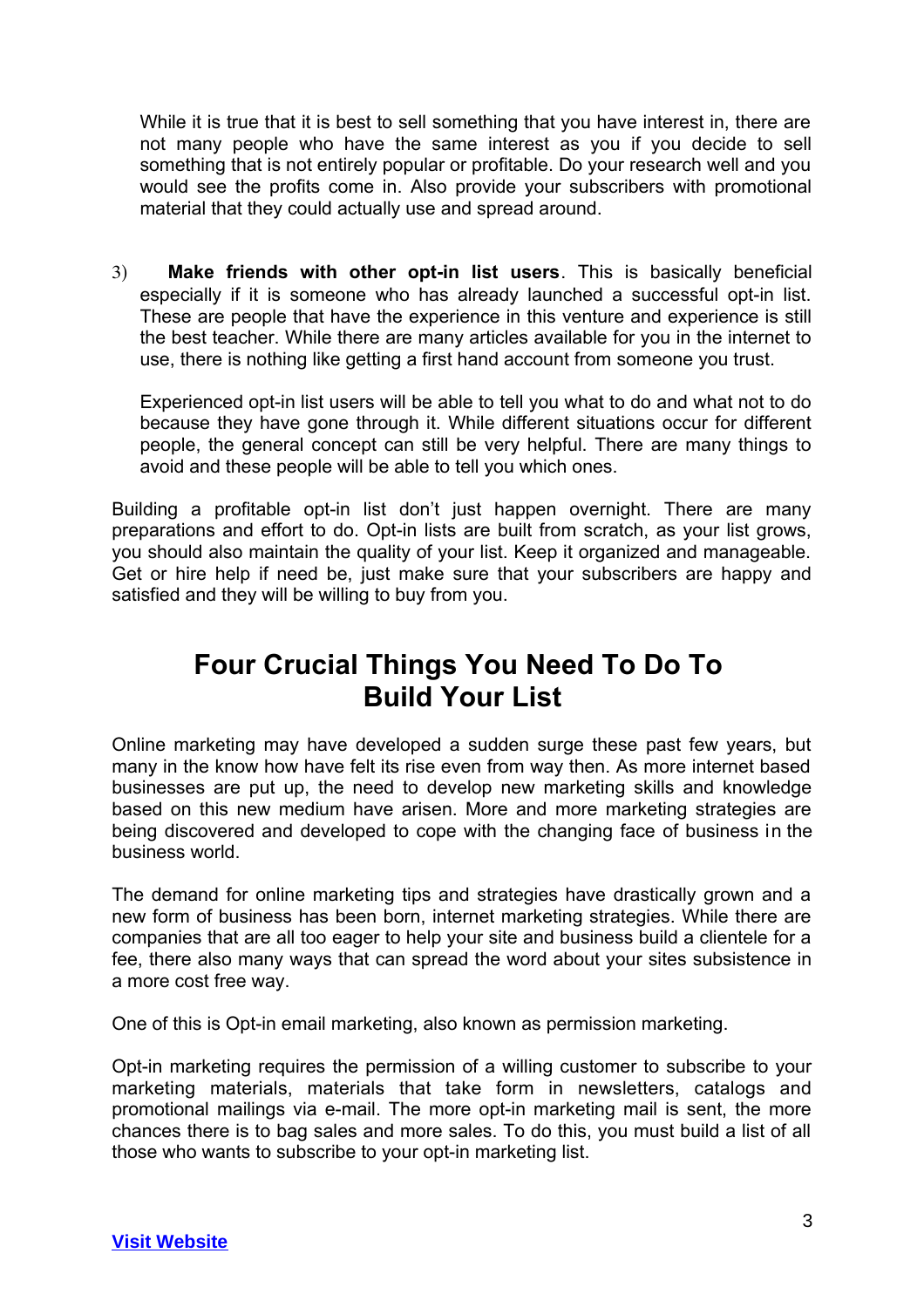From your list, you will get your targeted customer, this is a good list since they already have shown interest in what you have to show and sell since they have willingly signed in for your list.

These are the people who have liked what they have seen in your site and have decided they want to see more and maybe even purchase what ever product or service you have to offer.

Many people would think that building their lists would take hard work and a lot of time to build and collect names and addresses. This is not so, it takes a bit of patience and some strategies but in doing this list, you open your site and your business to a whole new world of target market. Take the effort to take your business to a new level, if traffic increase and good profits are what you want, an opt-in list will do wonders for your business venture.

There are many sources and articles in the internet available for everyone to read and follow in building a list. Sometimes they may be confusing because there are so many and there are different ways!

Different groups of people would have different approaches in building an opt-in list, but no matter how diverse many methods are, there are always some crucial things to do to build your list. Here are four of them.

1) Put up a good web form in your site that immediately follows the end of your content. While some may say this is too soon to subscribe for a website visitors application, try to remember that your homepage should provide a quick good impression. If somehow a website visitor finds something that he or she doesn't like and turns them off, they may just forget about signing up.

A good web form for subscribing to an opt-in list is not hard to do. Just write a simple short statement about how they would like to see more and get updated about the site. Then there should be an area where they could put in their names and e-mail address. This web form will automatically save and send you the data's inputted. As more people sign in, your list will be growing.

2) As mentioned in the first tip, make your homepage very, very impressive. You need to have well written articles and descriptions of your site. Depending on what your site is all about, you need to capture your website visitor's fancy. Make your site useful and very easy to use. Do not expect everyone to be tech savvy. Invest in having good programming in your site, make your graphics beautiful but don't over do it.

Don't waste your time making the homepage too overly large megabyte wise. Not everyone have fast internet connections, the faster your site gets loaded, the better.

3) Provide good service and products. A return customer is more likely to bring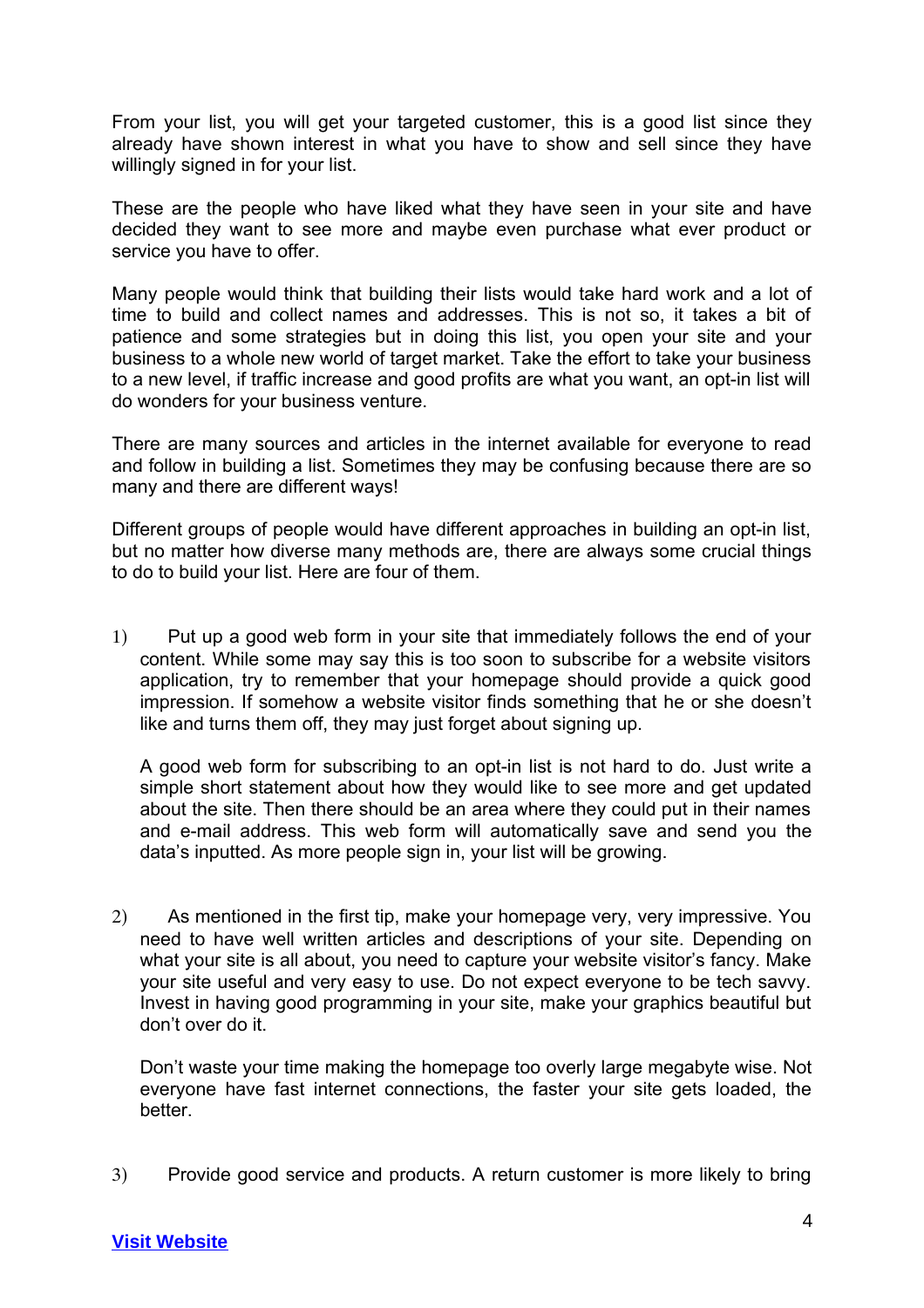in more business. Even then and now, a satisfied customer will recommend a business always. Word of mouth and recommendations alone can rake in more business than an expensive ad. As your clientele roster grows so shall your list. With more members on the list, the more people will get to know about what you have new to offer.

4) Keep a clean and private list. Never lose the trust your customers have entrusted you. If you provide e-mails to others and they get spammed, many will probably unsubscribe to you. Remember, a good reputation will drive in more traffic and subscribers as well as strengthen the loyalty of your customers.

#### **4 Ways To Get Your Opt In Subscribers To Trust You Quickly**

While the rest of the world have developed many barriers and protections to keep their e-mail accounts spam-free, there are also those that subscribe to mails that promotes their products, services and their site. This is mainly because these subscribes wants to know more about what these sites are offering and can be beneficial for them. They expect to get be kept posted on what they are interested in and what are new in the market or field they have chosen.

You would be so lucky to have these kinds of customers; the basic element needed to get these types of people is trust.

When your customers trust you they will reward you with their loyalty. Many internet users have gone to great lengths in protecting their email accounts from spam mail. Some free-mail internet providers and internet service providers offer spam protection while there are also some internet based companies that screen your mails for you.

With an opt-in mail list, the mails you send containing your promotional materials such as newsletters, catalogs and marketing media will go through.

Your intended recipient will be able to read and view what you have sent making it a successful transfer of information. To be able to be allowed to do so, you will need permission from your recipient, to get this permission; you need to be able to get their trust.

To build a good opt-in list you need people to trust you, for a faster and quicker build up, you need to get your opt-in subscribers to trust you quickly. The faster you build your opt-in list the faster word about you and your site gets to be spread. The bigger the scope of your opt-in list the more traffic you get spelling more profits.

Its easy math if you think about it. Getting the numbers is not that simple though, or maybe it is?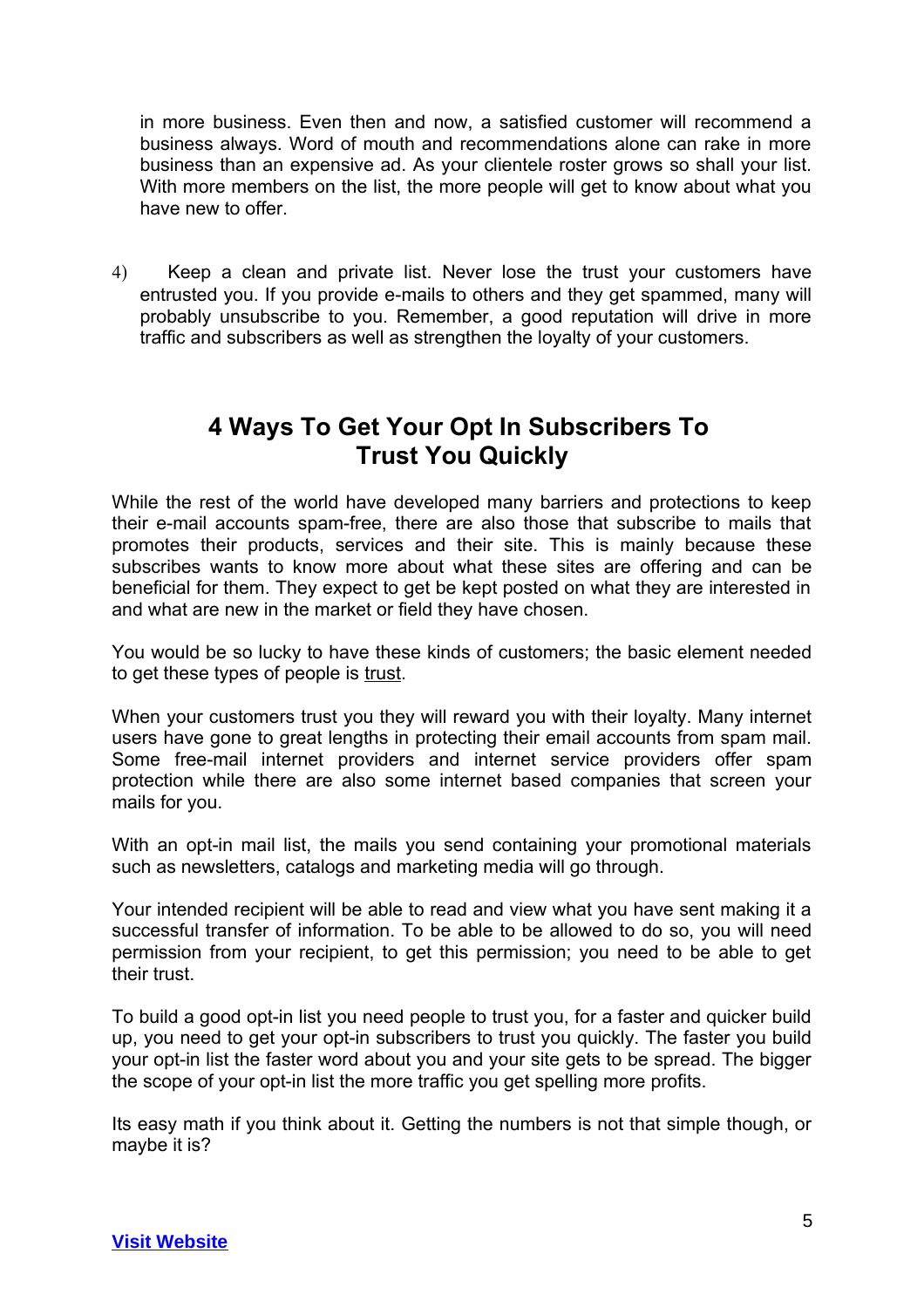- Getting the trust of your clientele shouldn't be so hard especially if you do have a legitimate business. Getting your customers' trust should be based upon your expertise. People rely on other people who know what they are talking about. Garner all the knowledge and information about your business. Frankly if you decide to go into a business most probably you have an interest in it. Like how many basketball payers become coaches, you don't really venture into something you don't have any interest in.
- Show your clients that you know what you are talking about. Provide them with helpful hints and guidelines that pertain to what you are selling. Talk about how to install a roof if you're into hardware products or provide articles on insurance settlements if you're a settlement lawyer. You don't have to be a big corporation to make use of an opt-in list. If your customers see you as someone who knows what he is doing and saying, they will trust you quickly.
- Be true to your customers, if you want to hype up your products and services, provide guarantees. The more satisfied customers you get, the bigger probability there is that they will recommend you. Generally, people will trust someone they know, when that someone recommends you then you're a shoo-in. They will go to your site and check it for themselves and be given a chance to experience what the other shave experienced from you, so make sure to be consistent in the service you provide.
- Another tip in getting a customer to trust you quickly is to provide them an escape hatch. Show them that you are not there to trap them. Keep a clean list that would enable them to unsubscribe anytime they want. Elaborate your web form by providing information on how to unsubscribe from the list. Guarantee them that they can let go of the service when ever they want to. Many are wary that they may be stuck for life and would have to abandon their email accounts when they get pestered with spam.

Remember that when you get the trust of your clients don't lose that trust. Because if you do anything with their email addresses like sell them or give them out, you will lose many members of your list as well as potential members. The true quickest way to gain the trust of your subscribers is when you are recommended by someone they trust.

#### **How To Build A List Of Eager Subscribers**

Every online business provides great service to generate satisfaction among their customers. As each and every customer receives satisfaction over their products or the services they get, there is a great chance that they will become a return customer and buy again. Better yet, they will recommend you to other people that could generate more business for you and your site.

As more traffic is driven to your site, you can entice many of them to subscribe to your mailing list or opt-in list. This is a list wherein website visitors agree to be sent promotional materials such as newsletters, blogs and such that could keep them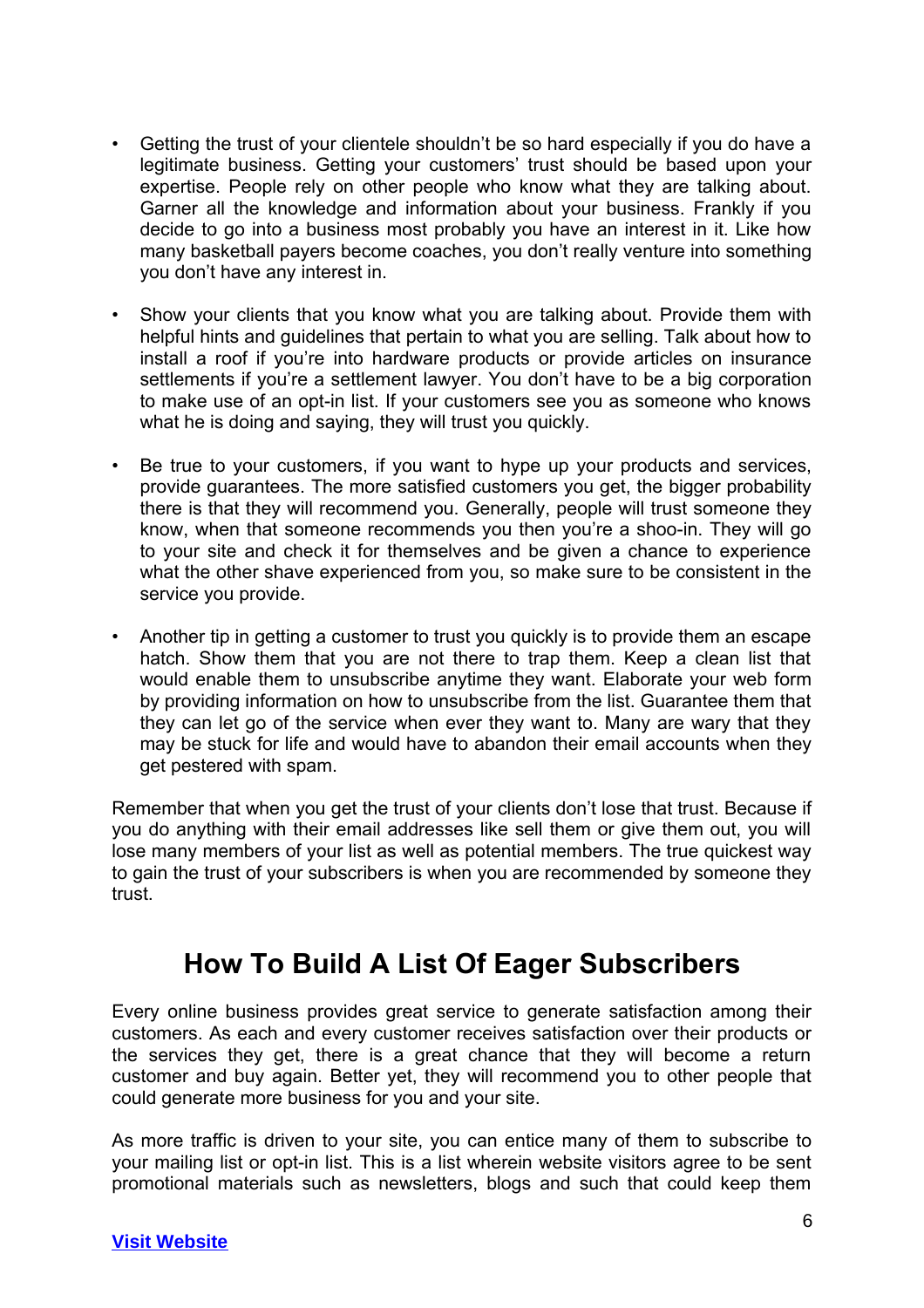updated about your site or the niche of your site. These promotional materials are sent via e-mail to the members of the list in different time intervals.

Good thing is, email is free and if you can manage to make your own promotional advertisements you can also save a bundle there. With an opt-in subscribers list, you are pretty sure that what you are sending out is received, viewed and read by the subscribers and not simply being deleted. They have subscribed and consented in receiving it.

This means that there are constant reminders to your subscribers about all your products, new products and services as well as any promotions and special deals you are having!

Of course you should be also aware that **a subscriber may unsubscribe when they feel that they are not getting what they want or expected**. Make sure that they are satisfied with your opt-in marketing strategies and keep them excited in receiving your newsletters and catalogs. Here are some tips that can help you build a list of eager subscribers.

Make your promotional materials interesting and fun. Try to use a little creativity but not too over artsy. Build around what your product or service is about. For example; if you are selling car parts, put some pictures of what is new in the auto parts world, a new wing door possibly that can fit any car and make it look like a Lamborghini.

Try to research what people are looking for, these way, you stay one step ahead of them all the time and you will be their bearer of new tidings. They will be eager to receive what you are sending them because they new you always have fresh and new things to share with them.

Write good articles that can be very informational but light at the same time. If your subscribers enjoy your articles, they will go to your site by clicking the links that you will be putting on your newsletter to read some more. You can provide articles that can connect to many people. Be diverse in your articles. Put something humorous, then put something informational, then put something that has both.

Are you wary about this because you don't like writing?

No problem, there are many professional and experienced article writers that can do the job for you for minimal fees. They know what they are doing and can provide the need that you have for your newsletters, the money that you pay for your articles are going to be met by the many sign-ups and the potential profit from the sales that you will get.

Create and send an E-book to your customers about anything that is related to your business or site. Use your knowledge and expertise in the field you have chosen to help other people who are similarly interested. You can write about anything informational and helpful to your subscribers. For example; you can do manuals and guides in so many things. This e-book could be used as a reference for many people.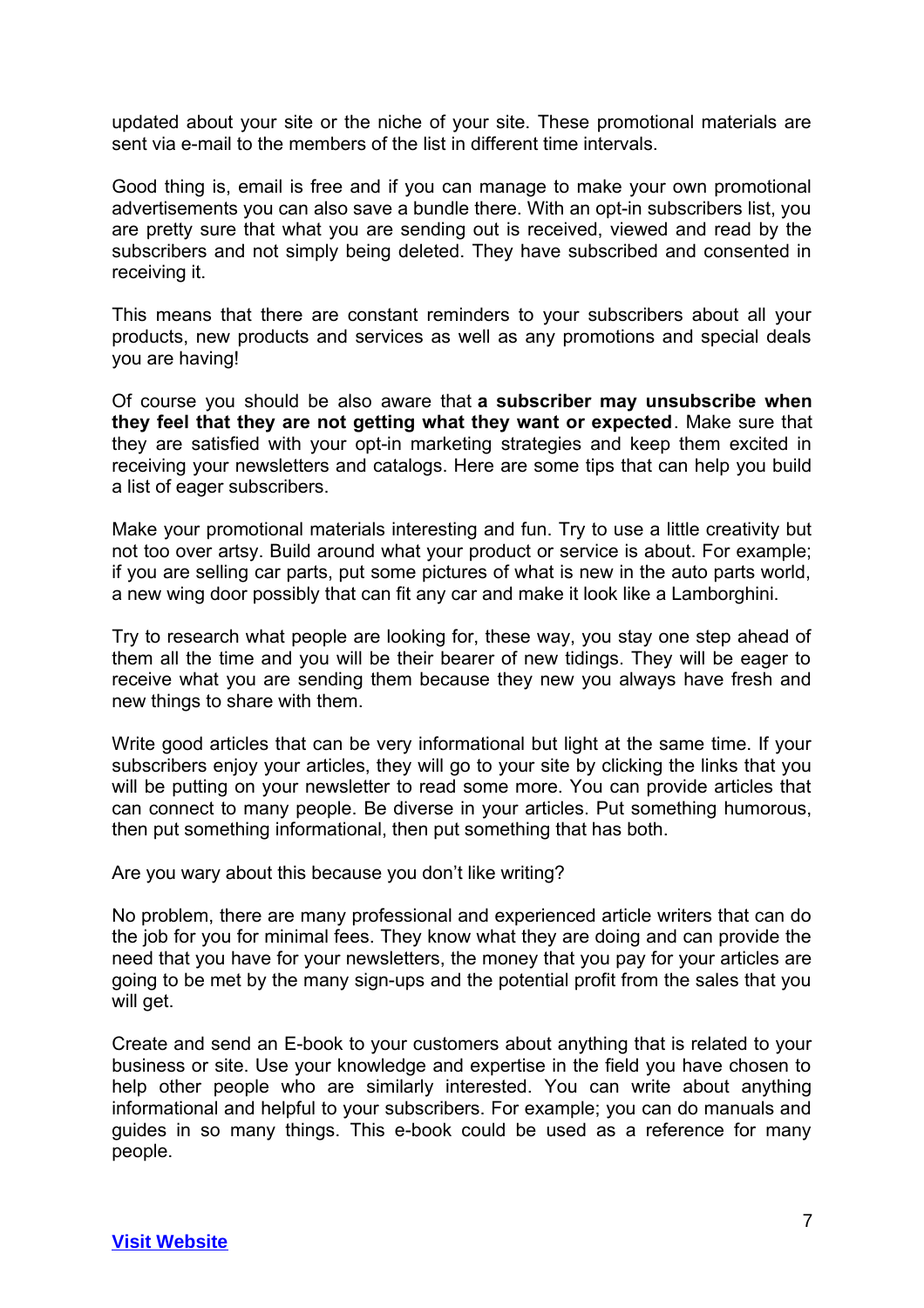Share this e-book with everyone, even other sites; just make sure that they don't change the links in the e-book that will lead people to your site. If you want, you can always get some people to write it for you just like your articles. Your investment once again will be covered by the great marketing this will generate.

Add e-coupons in your newsletters that will help them avail to special discounts. Put a control number in your e-coupon so that they can only be used once. When people get discounts that can be found in your newsletters, they will be eager to receive your newsletter in anticipation of what you are promoting next.

Getting customers in your site should always be ranked as high as the importance of the quality and the excellence of the product and the services you provide. They should go hand in hand in providing your customers the satisfaction they get in exchange for the money they have paid for them.

One of the ways you can **combine marketing and customer service** is through opt-in marketing. With an opt-in list you get the opportunity to introduce your site and products on a good time basis. Opt-in marketing strategy is a marketing strategy that is virtually low cost and not time consuming. Here, you get the consent of your website visitors to subscribe to your newsletters and other promotional materials such as catalogs and free promotions.

One of the best ways to do this is to provide fun, entertaining and informational articles.

Well written articles full of content and useful information will help in building your list as more subscribers will be enticed your list. When they have read the samples of your contents in your sites, they will be intrigued as to what will come next. Subscribing to your newsletter will offer them a glimpse of what you have to offer next.

Well written articles would also boost your sites reputation. If they are filled with many information you will be regarded as well informed and an expert on the subjects that you tackle. Your articles must be well researched so that the people will trust you. **When you have gained their trust, they will always come for you for their needs on that subject.**

In connection, you must write articles or commission them to tackle subjects that are closely connected with your type of business.

If you have a site for a medicine tackling a certain health issue, your articles must be about the health issue. Or if you sell materials for home improvements provide articles with those themes. Most articles searched for are tips, guidelines, methods, manuals and such. If you provide these articles to your customers and you have their trust, they will always go to your site for help and advice as well as for your products.

With the loyalty of these customers, they may subscribe to your opt-in list to receive all the information you have. If you provide them with the answers for that need, they will be happy to be receiving your newsletters as well as other promotional materials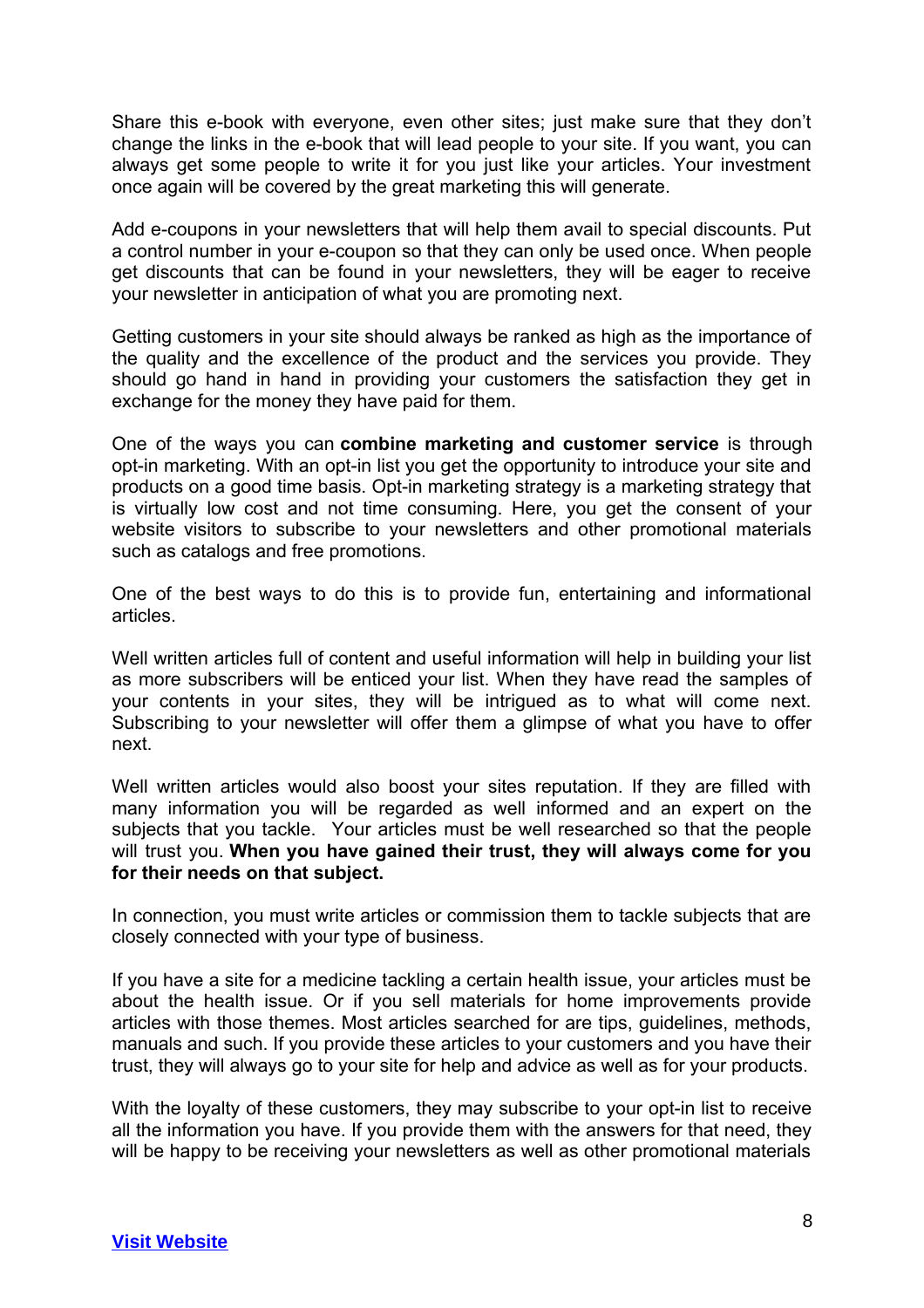to keep them well informed. Others may even forward your newsletters to other people when they find a certain article interesting.

You should provide links in your newsletter so that when other people are reading it and wants to read more, they may click on the link and go to your site. With the articles you have in your site that are good, they may decide to sign up as well for your opt-in list. This will build your list and make it bigger.

Make sure to keep your subscribers happy and interested in your newsletters and promotional materials. Keep on posting and writing good articles for your site and newsletter. If you are not interested in writing them or if you just don't have the time, there are many available well experienced and knowledgeable writers available to help you out. This is an investment that will pay for itself in time.

If your subscribers can get benefits from your newsletters, they will be very eager to receive them. Just don't flood your mailing list with mails so that you don't annoy your subscribers.

#### **How To Grab Your Readers Attention With Your Subject**

There are ways in which you don't have to pay so much to make yourself a good list of loyal followers. The secret? Have satisfied web traffic and visitors allows you to put up a foundation wherein you can build an opt-in list and make it grow from there.

When people sign up, they know that they will be receiving updates and news from your site and the industry your represent via an e-mail. But that doesn't mean that all of those who subscribe read them at all.

You can change all that.

One of the numerous ways you can tempt or persuade your subscriber is by providing a well thought out and well written subject.

The subject of an email is what is often referred to when a person or a recipient of an email decides whether he or she wants to open or read an e-mail. The subject could easily be regarded as one of the most important aspects of your promotional e-mail.

Your subject must be short and concise.

They should provide a summary for the content of the e-mail so that the recipient will have basic knowledge of the content. This is really vital in grabbing the attention of your readers and subscribers. You want your subject to instantly grab the attention of your subscriber and get them to be intrigued to open up your mail. Remember, it is not necessarily true that a subscriber opens up subscribed mails.

A good subject must always be tickling the curiosity of your recipient.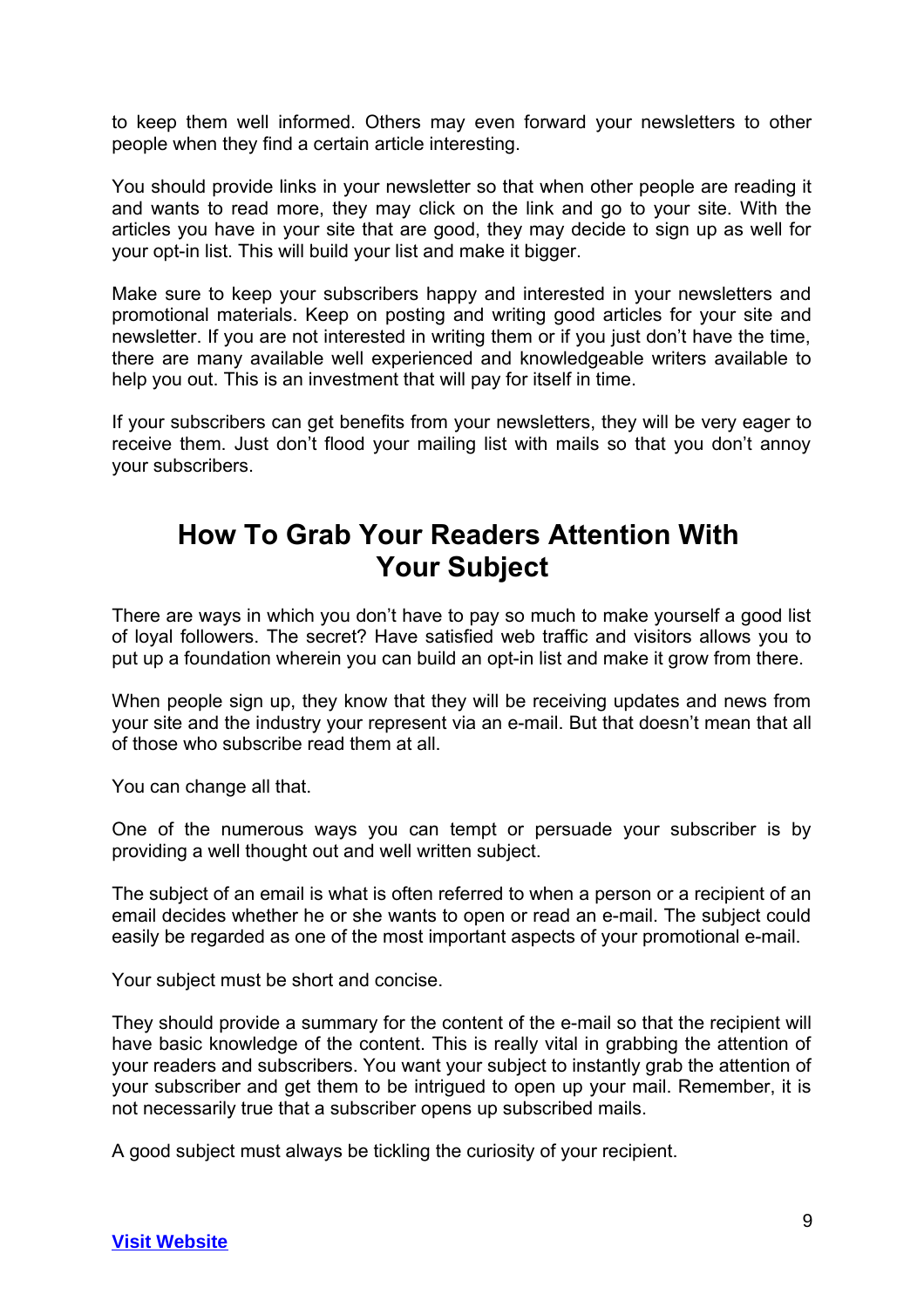It must literally force the recipient to open the mail.

A certain emotion must be ignited and get them to open the mail. It is essential to use specific words to get the reaction you need. Keep in mind that the recipient or subscribers spends only a few seconds looking over each subject of the e-mails he receives. *You must grab your reader's attention right away.*

There are many forms you can use for your subject. You can provide a subject that says your e-mail contains content that teaches them tips and methods on certain topics. An example of this is using keywords and keyword phrases such as, "How to", "tips", "Guides to", "Methods in" and others like that.

You can also put your subject in a question form.

These may include questions like, "Are you sick and tired of your job?" Or "Is your boss always on your case?"

Try to stay on the topic that pertains to your site so that you'll know that your subscribers have signed up because they are interested in that topic. This form of subject is very effective because they reach out to your recipients emotions. When they have read the question on your subject, their mind starts answering the question already.

You can also use a subject that commands your reader. Statements such as "Act now and get this once in a lifetime opportunity", or "Double, triple and even quadruple what you are earning in one year". This type of subject deals with the benefits your company provides with your product and services.

You may also use breaking news as your subject to intrigue your subscriber. For example, if you deal with car engine parts you can write in your subject, "Announcing the new engine that uses no gasoline. It runs on water". This creates curiosity with the reader and will lead them to open the mail and read on.

With the numerous sites in the internet that offers the same products or services in one way or the other, the competition can get pretty tight and it is easy to be forgotten.

It is best to find out which opt-in marketing strategies grabbed a person into begging for more. Some would send in very simple fashion, some would very outlandish while there are some that would just lie in between. The differences could easily be noticed and some have gotten the idea of an effective opt-in marketing strategy.

They are effective because they make their subscribers feel that they just couldn't wait to go their site and learn more.

Keep your promotional materials light, creative and original. Many people are stressed out as it is. Getting a stuffy business proposal rather than a light hearted email may just agitate them more. A warm friendly smile or banter is always more welcome than a serious business meeting or proposal. While you do want your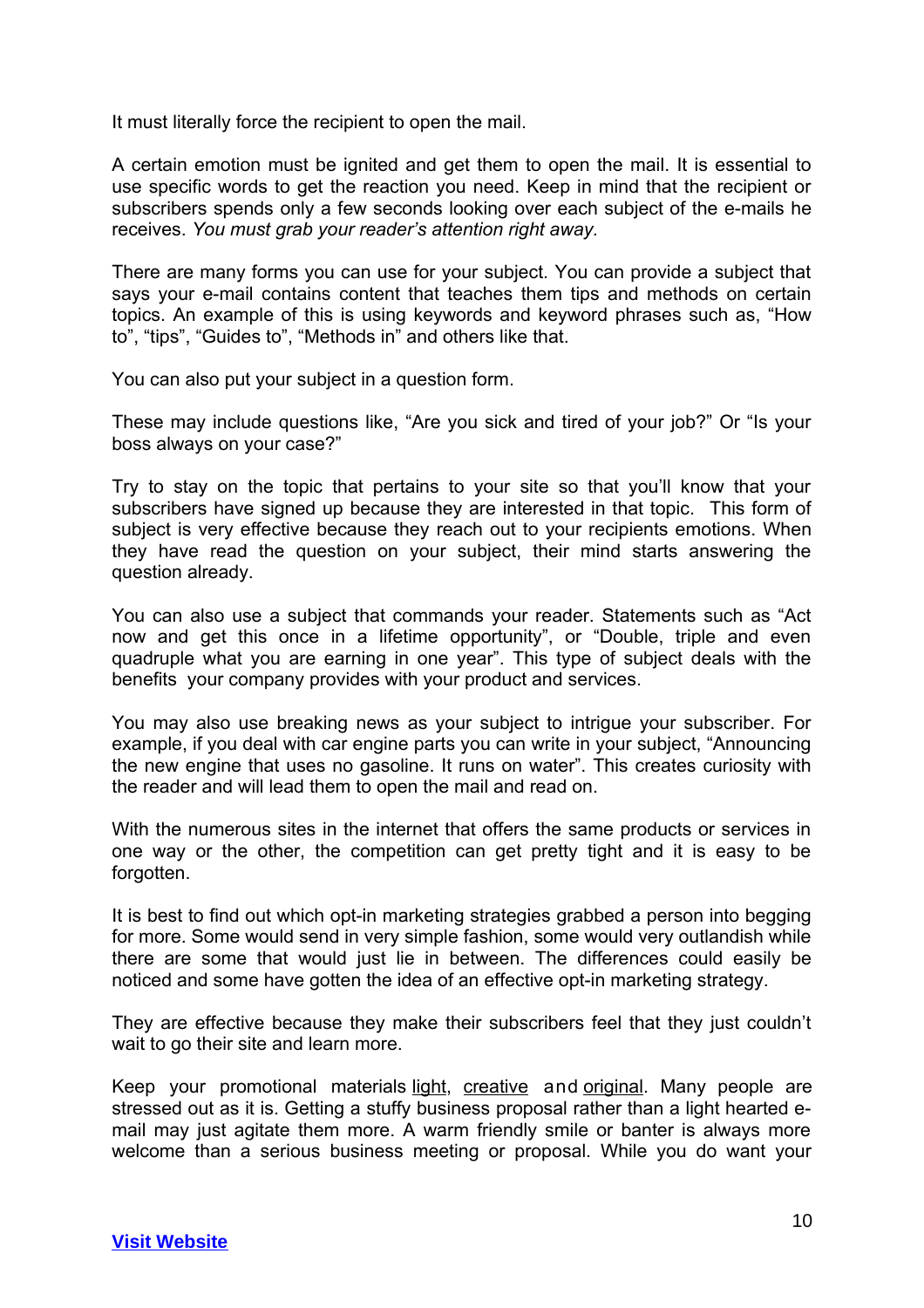customers to take you and your products and services seriously, you also want to show them that you know how to have fun.

Splash some color in your emails as well as provide some photos and articles that can be related to you but show good news or good light hearted images as well! Provide a newsletter or promotional materials that will keep them in a light mood. Make your materials eye catching and grabbing that they won't be able to take their eyes of them. Pique their interests.

Have good content and article, even if it means investing in an experienced and professional copywriter to write them for you. An effective copywriter should be able to build trust between you and your customers. They should be able to establish your credibility in what they write. It must be informative but not too stuffy. Let go of the professional jargons and "talk" to your recipients.

A good article and content should be able to outline the benefits of your product and services and why they need what you are offering. But do not look to be overeager and too persuasive. It should be able to entertain as well as lead them to buying from you.

Your promotional materials should be clear. Don't leave people guessing. You should lead them to you and not vice versa. Explain to them what they need to do in a manner that won't be confusing. Try to anticipate also what your target client needs. Do your research and information gathering, many sites will be able to help you with that.

Provide clear and crisp images of what you are offering. If the people know what you have for them, they are more likely to beg for more. For example, if you are selling a car, provide them photos but only enough to encourage them to go to your site for more.

#### **5 Things To Consider When Publishing A Newsletter**

Providing a newsletter for your opt-in list subscribers provides many benefits in terms of driving traffic into your site as well as boosting the sales and profits of your website.

This is a marketing ploy that will not hugely dent your marketing budget and will not also require many man-hours in developing this project.

With a newsletter, you can inform the public about your company and products as well as services. You can keep them posted and updated about what's going-on with your company as well as many of your promotions and offerings. With these, you keep on reminding your subscribers that you are still here and is willing to offer them good deals and services.

Newsletters also allow you to impress your subscribers. It can show your expertise and knowledge about the topic at hand and the many benefits you can offer them. When you impress people, they will become potential customers and another great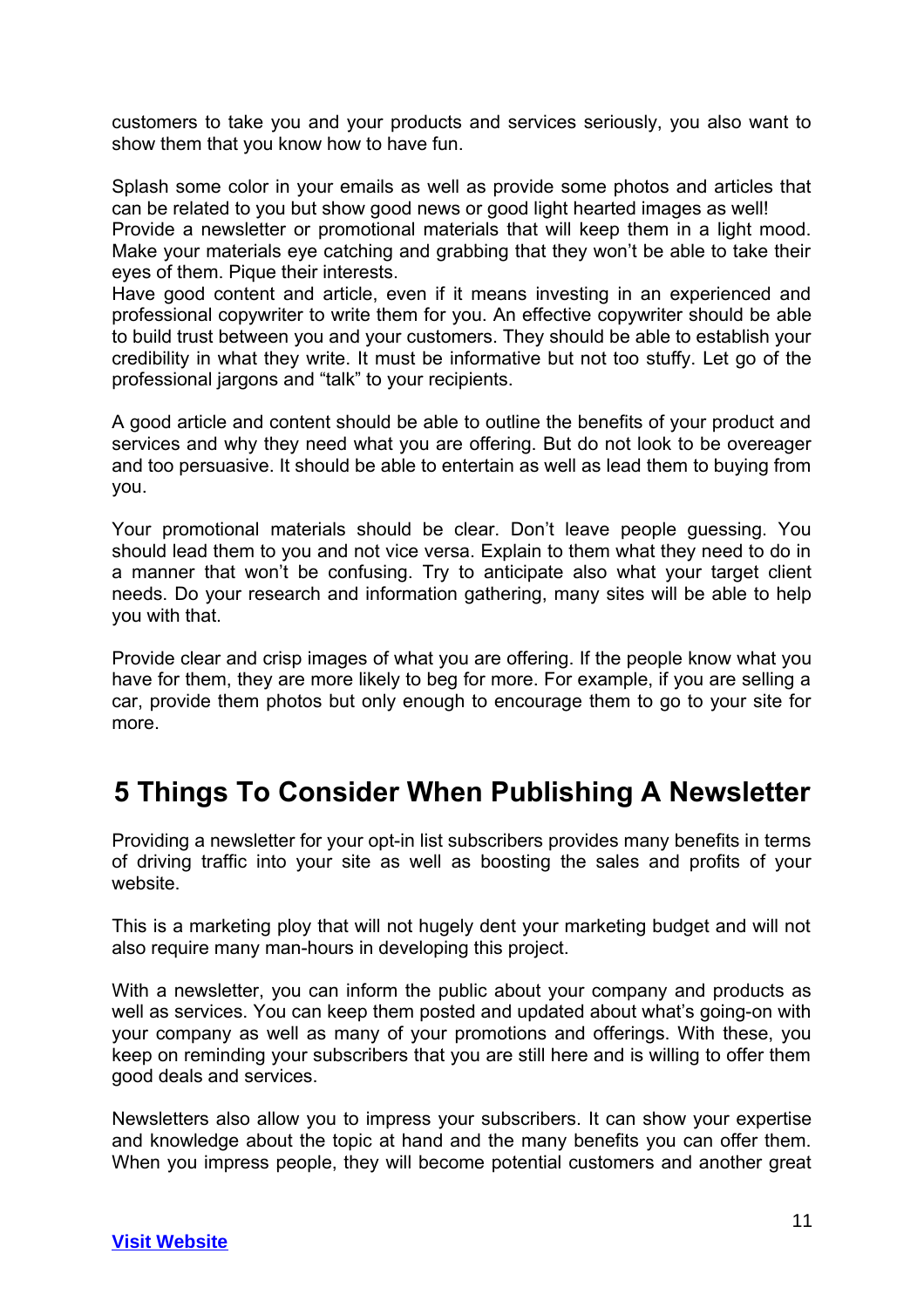thing is that they can recommend you to their friends, colleagues and family. All of them could very well be customers in the future.

In the next few paragraphs, are some things to reflect on when you decide to start your own newsletter for your site. Here are five things to consider when publishing a newsletter.

1) Make sure that the content of your newsletter pertains to and closely associated with your business or the theme of your site. Do not dwell too far on what could be regarded as your field of expertise. You have started a site and your theme for your site will always be something you are knowledgeable about. For example; if you have a site that sells auto car parts, your newsletter must contain articles or content like photos that pertain to cars, auto parts and such. Remember that visitors of a certain site are there because they are interested in what the site has to offer.

If they sign up for an opt-in list or for a newsletter this means that they want to be updated for that certain theme or subject. Be sure that when you publish your newsletter you are providing for the need of the subscriber as well as their interests.

- 2) Ensure that you have well written, information riddled and content rich articles. You articles will be the body of your newsletter and that they should be able to excite your readers as well as provide information. Articles should be well written and checked for errors such as spelling and grammatical errors for it to look professional and believable. The trust of your client to you and newsletter is at stake here.
- 3) Fact-check your articles. Make sure that you provide true facts and figures so that your reputation as an expert and knowledgeable in that field is not questioned. If you lose the trust of your subscribers these may persuade them to unsubscribe to your newsletter. You will lose many potential sales this way.
- 4) Provide fresh and new articles that can provide new information to your subscribers. If you publish stale and old news in your newsletter, there is a tendency that people or your subscribers already have read and known about them. This will lose their interest in your newsletter and they won't get to read what is most important, your ads. They may not open or read any of your succeeding newsletters losing your intention in writing and publishing newsletters, to get them to visit your site and make a purchase.
- 5) Never use copyrighted materials such as photos and articles. This is outright plagiarism, you may get into a lot of trouble for this. You can lose your business and get sued over copyright infringement. If you do not have the time to write your own articles, there are many willing and able professional article writers that can do it for you for a reasonable fee. All your investment in writing and publishing articles will be well worth it when you see your list build up and your traffic increasing.